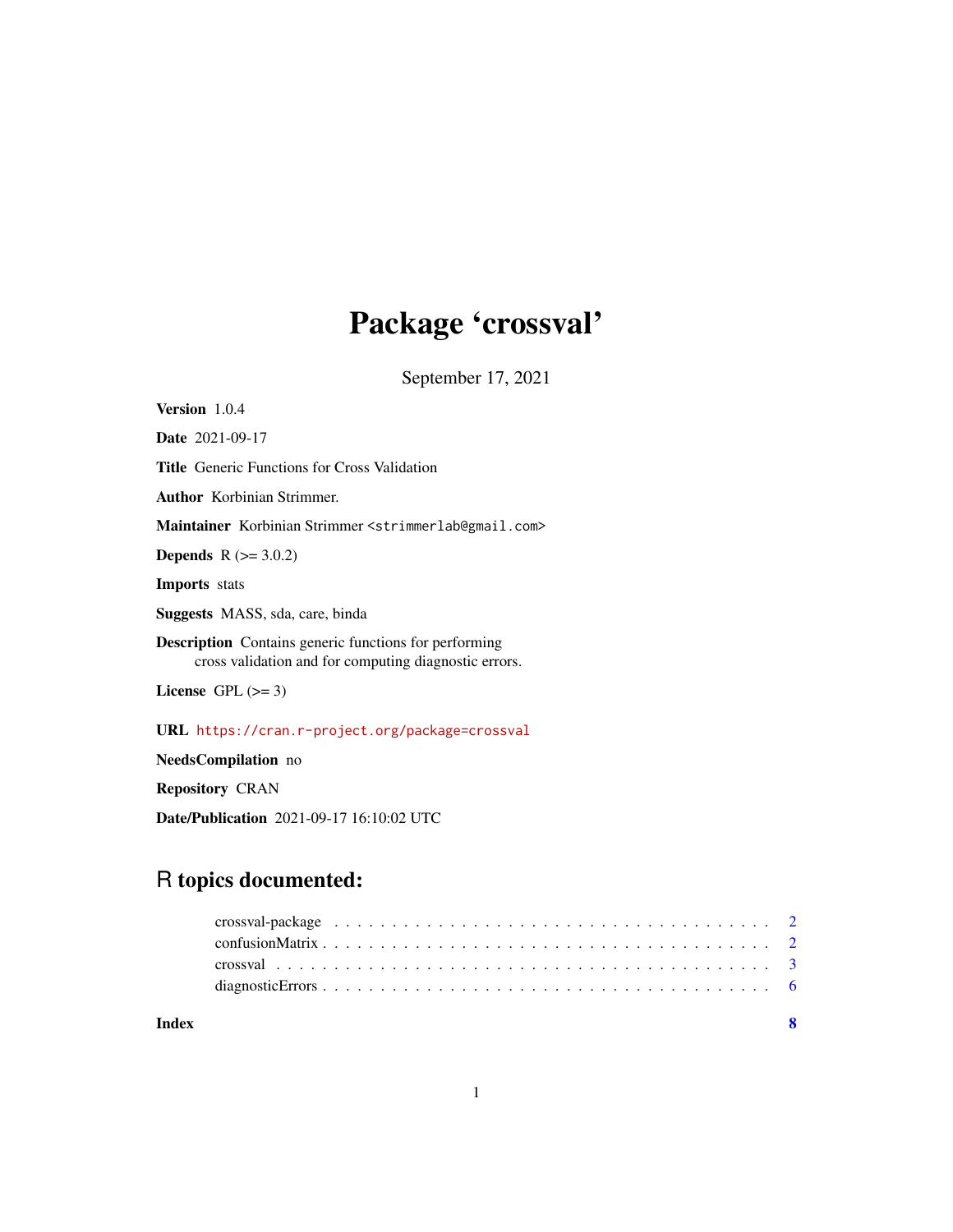<span id="page-1-0"></span>crossval-package *The crossval Package*

#### Description

The "crossval" package implements generic functions for performing cross validation and for computing diagnostic errors.

#### Author(s)

Korbinian Strimmer (<https://strimmerlab.github.io/>)

#### References

Website: <https://cran.r-project.org/package=crossval>

#### See Also

[crossval](#page-2-1), [confusionMatrix](#page-1-1), [diagnosticErrors](#page-5-1).

<span id="page-1-1"></span>confusionMatrix *Compute Confusion Matrix*

#### Description

confusionMatrix computes the confusion matrix, i.e. it counts the number of false positives (FP), true positives (TP), true negatives (TN), and false negatives (FN).

Despite its name the functions returns a vector rather than an actual matrix for easier use with the [crossval](#page-2-1) function.

#### Usage

```
confusionMatrix(actual, predicted, negative="control")
```
#### Arguments

| actual    | a vector containing the actual correct labels for each sample (e.g. "cancer" or<br>"control"). |
|-----------|------------------------------------------------------------------------------------------------|
| predicted | a vector containing the predicted labels.                                                      |
| negative  | the label of a negative "null" sample (default: "control").                                    |

#### Value

confusionMatrix returns a vector of length 4 containing the counts for FP, TP, TN, and FN.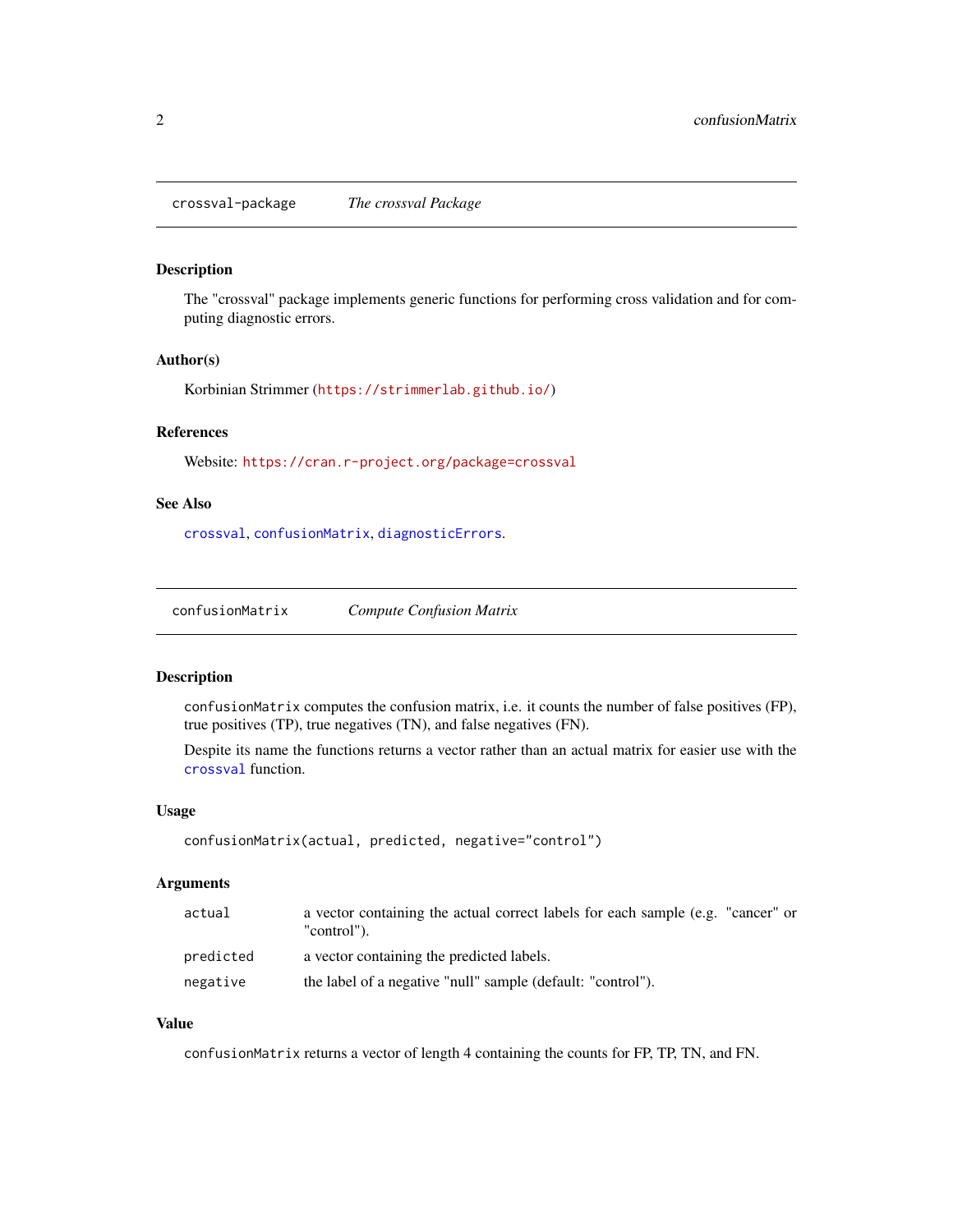#### <span id="page-2-0"></span>crossval 3

#### Author(s)

Korbinian Strimmer (<https://strimmerlab.github.io>).

#### See Also

[diagnosticErrors](#page-5-1).

#### Examples

```
# load crossval library
library("crossval")
# true labels
a = c("cancer", "cancer", "control", "control", "cancer", "control", "control")
# predicted labels
p = c("cancer", "control", "control", "control", "cancer", "control", "cancer")
# confusion matrix (a vector)
cm = confusionMatrix(a, p, negative="control")
cm
# FP TP TN FN
# 1 2 3 1
# attr(,"negative")
# [1] "control"
# corresponding accuracy, sensitivity etc.
diagnosticErrors(cm)
# acc sens spec ppv npv lor
# 0.7142857 0.6666667 0.7500000 0.6666667 0.7500000 1.7917595
# attr(,"negative")
# [1] "control"
```
<span id="page-2-1"></span>

crossval *Generic Function for Cross Valdidation*

#### Description

crossval performs K-fold cross validation with B repetitions. If Y is a factor then balanced sampling is used (i.e. in each fold each category is represented in appropriate proportions).

#### Usage

```
crossval(predfun, X, Y, K=10, B=20, verbose=TRUE, ...)
```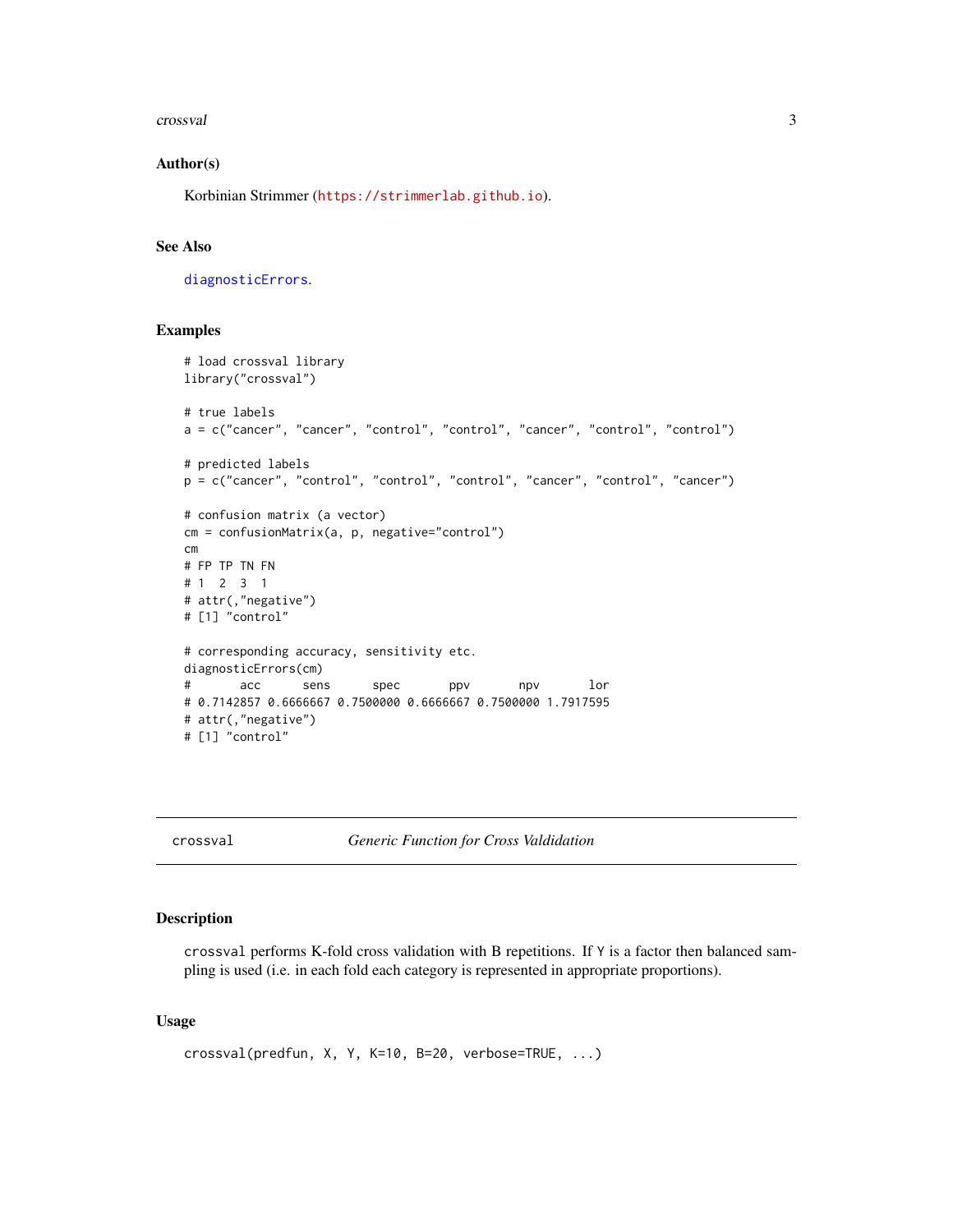#### <span id="page-3-0"></span>Arguments

| predfun  | Prediction function (see details).                                   |
|----------|----------------------------------------------------------------------|
| $\times$ | Matrix of predictors (columns correspond to variables).              |
| Y        | Univariate response variable.                                        |
| К        | Number of folds.                                                     |
| B        | Number of repetitions.                                               |
| verbose  | If verbose=TRUE then status messages appear during cross validation. |
|          | optional arguments for predfun                                       |

#### Details

The argument predfun must be a function of the form predfun(Xtrain, Ytrain, Xtest, Ytest, ...).

#### Value

crossval returns a list with three entries: stat.cv: the statistic returned by predfun for each cross validation run. stat: the statistic returned by predfun averaged over all cross validation runs. stat.se: the corresponding standard error.

#### Author(s)

Korbinian Strimmer (<https://strimmerlab.github.io>).

#### See Also

[confusionMatrix](#page-1-1).

#### Examples

```
# load "crossval" package
library("crossval")
# classification examples
# set up lda prediction function
predfun.lda = function(train.x, train.y, test.x, test.y, negative)
{
  require("MASS") # for lda function
  lda.fit = lda(train.x, grouping=train.y)
  ynew = predict(lda.fit, test.x)$class
  # count TP, FP etc.
  out = confusionMatrix(test.y, ynew, negative=negative)
  return( out )
}
```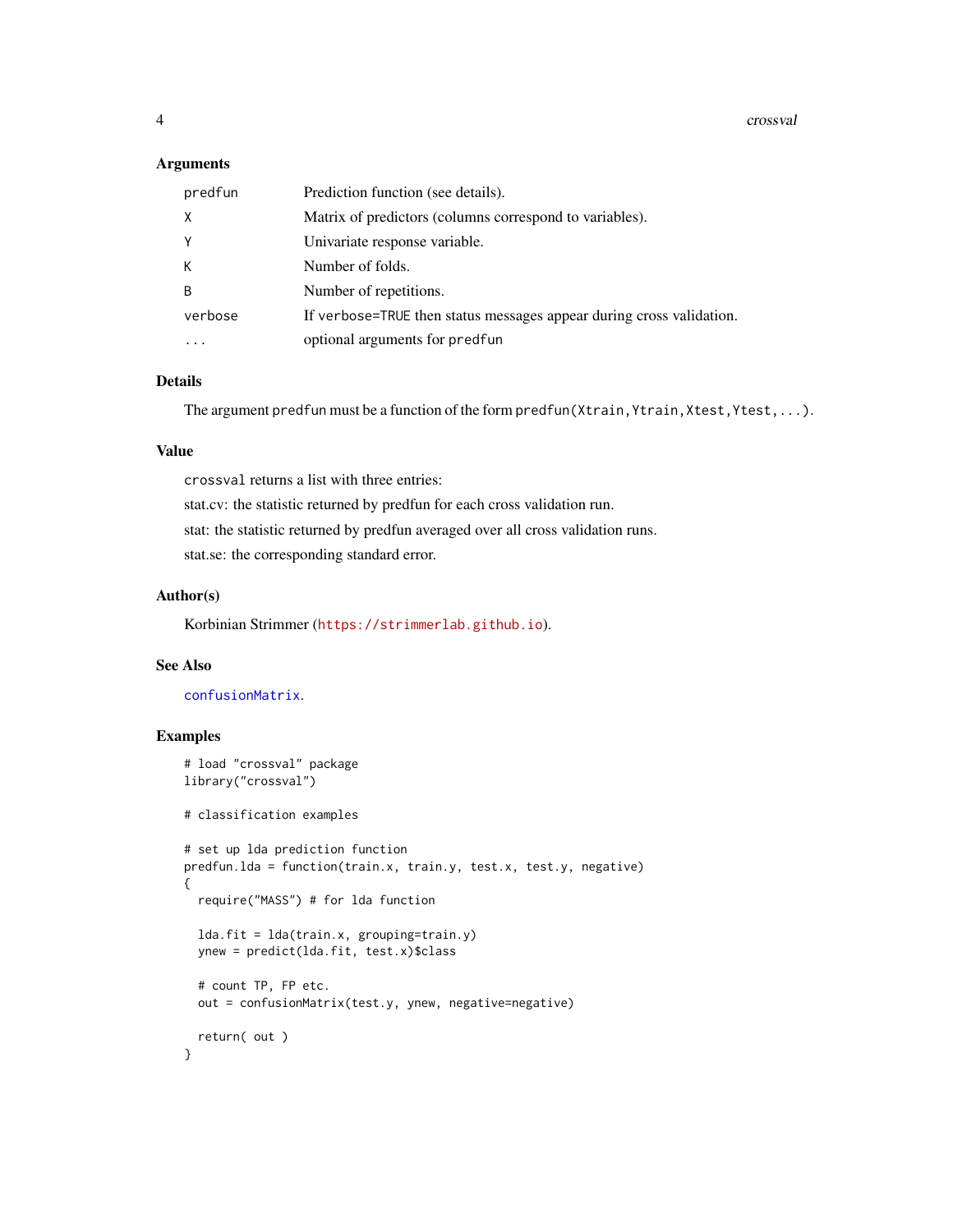#### crossval 5

```
# Student's Sleep Data
data(sleep)
X = as.matrix(sleep[,1, drop=FALSE]) # increase in hours of sleep
Y = \text{sleep}[, 2] # drug given
plot(X \sim Y)levels(Y) # "1" "2"
dim(X) # 20 1
set.seed(12345)
cv.out = crossval(predfun.lda, X, Y, K=5, B=20, negative="1")
cv.out$stat
diagnosticErrors(cv.out$stat)
## Not run:
# Wine Data - see https://archive.ics.uci.edu/ml/datasets/Wine for details
wine.data = read.table("https://archive.ics.uci.edu/ml/machine-learning-databases/wine/wine.data",
          sep=",")
c = wine.data[,1]
X = as_matrix(wine.data[c!=3,-1])Y = as.factor(c[c!=3])dim(X) # 130 13
levels(Y) # "1", "2"
set.seed(12345)
cv.out = crossval(predfun.lda, X, Y, K=5, B=50, negative="1")
cv.out$stat
diagnosticErrors(cv.out$stat)
## End(Not run)
# linear regression example
data("attitude")
y = attitude[,1] # rating variable
x = attitude[,-1] # date frame with the remaining variables
is.factor(y) # FALSE
summary( lm(y \sim . , data=x) )
# set up lm prediction function
predfun.lm = function(train.x, train.y, test.x, test.y)
{
  lm.fit = lm(train.y ~ . , data=train.x)ynew = predict(lm.fit, test.x )
  # compute squared error risk (MSE)
```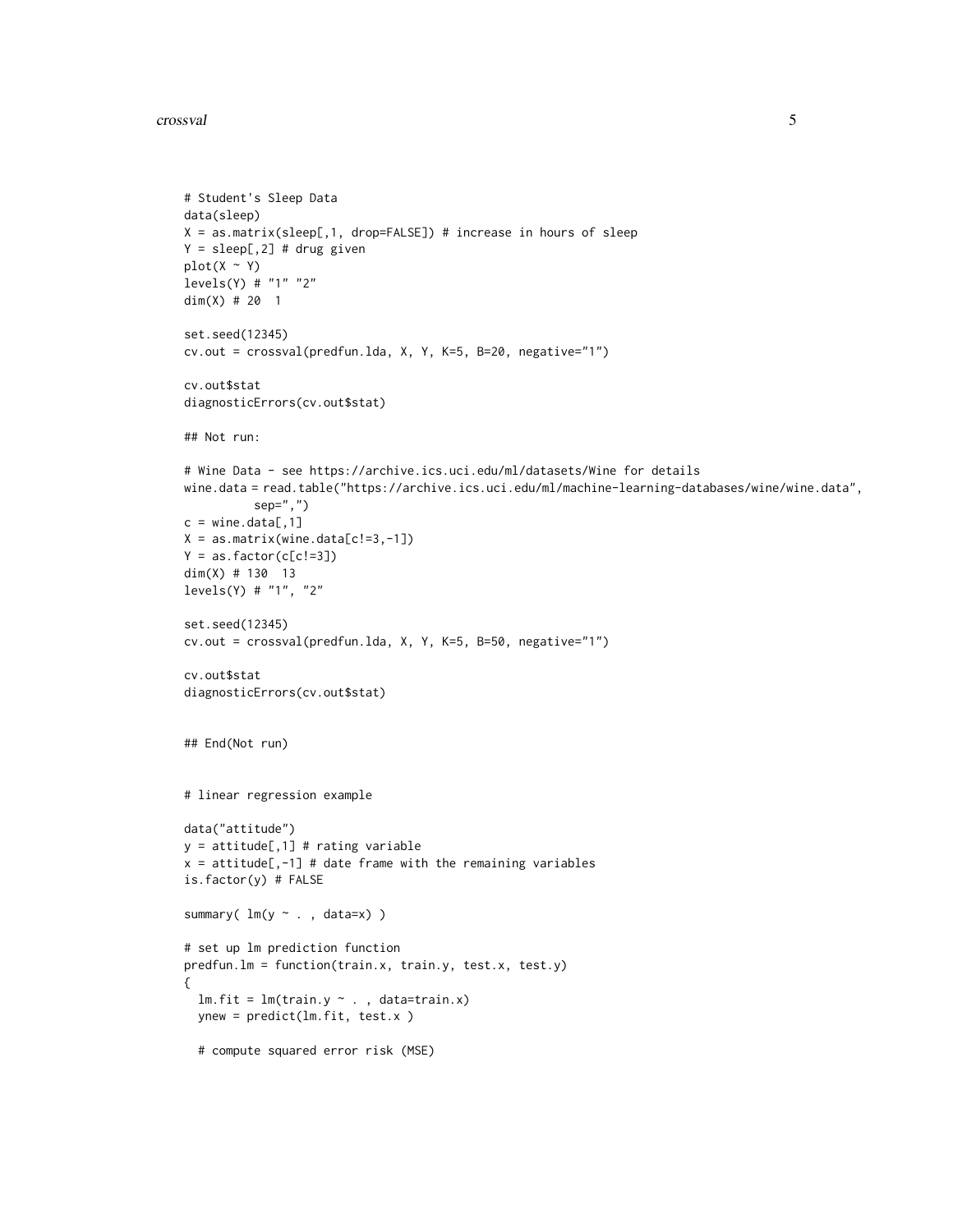```
out = mean( (ynew - test.y)^2 )
  return( out )
}
# prediction MSE using all variables
set.seed(12345)
cv.out = crossval(predfun.lm, x, y, K=5, B=20)
c(cv.out$stat, cv.out$stat.se)
# and only two variables
cv.out = crossval(predfun.lm, x[, c(1,3)], y, K=5, B=20)c(cv.out$stat, cv.out$stat.se)
# for more examples (e.g. using cross validation in a regression or classification context)
# see the R packages "sda", "care", or "binda".
```
<span id="page-5-1"></span>

| diagnosticErrors | Compute Diagnostic Errors: Accuracy, Sensitivity, Specificity, Positive |
|------------------|-------------------------------------------------------------------------|
|                  | Predictive Value, Negative Predictive Value, Log Odds Ratio             |

#### Description

diagnosticErrors computes various diagnostic errors useful for evaluating the performance of a diagnostic test or a classifier: accuracy (acc), sensitivity (sens), specificity (spec), positive predictive value (ppv), negative predictive value (npv), and log-odds ratio (lor).

#### Usage

```
diagnosticErrors(cm)
```
#### Arguments

cm a vector containing the true positives, false positives etc, as computed by [confusionMatrix.](#page-1-1)

#### Details

The diagnostic errors are computed as follows:  $acc = (TP+TN)/(FP+TN+TP+FN)$ 

 $sens = TP/(TP+FN)$  $spec = TN/(FP+TN)$  $ppv = TP/(FP+TP)$  $npv = TN/(TN+FN)$  $\text{lor} = \text{log}(\text{TP*TN}/(\text{FN*FP}))$ 

<span id="page-5-0"></span>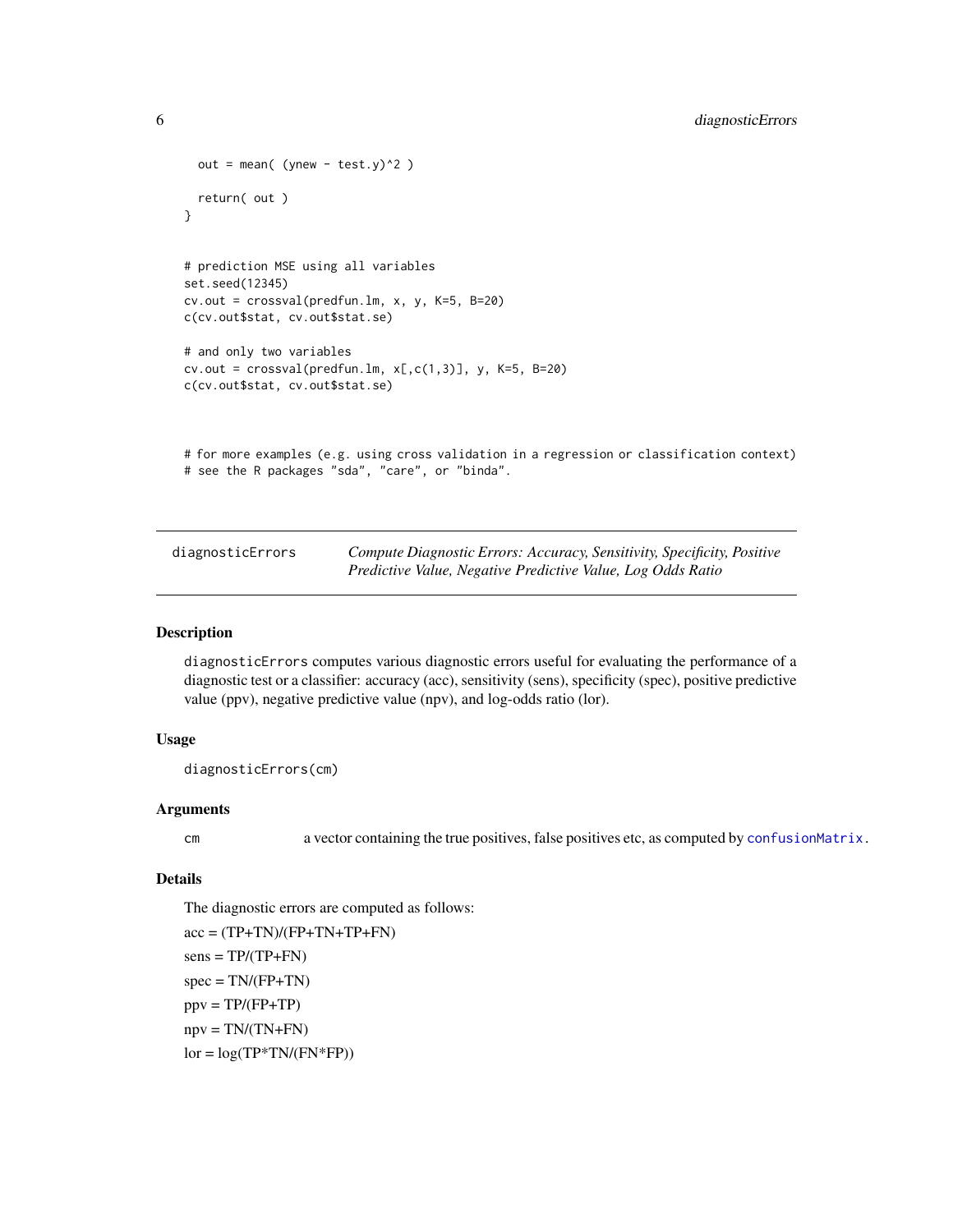#### <span id="page-6-0"></span>diagnosticErrors 7

#### Value

diagnostic errors returns a vector containing various diagnostic errors.

#### Author(s)

Korbinian Strimmer (<https://strimmerlab.github.io>).

#### See Also

[confusionMatrix](#page-1-1).

#### Examples

```
# load crossval library
library("crossval")
# true labels
a = c("cancer", "cancer", "control", "control", "cancer", "control", "control")
# predicted labels
p = c("cancer", "control", "control", "control", "cancer", "control", "cancer")
# confusion matrix (a vector)
cm = confusionMatrix(a, p, negative="control")
cm
# FP TP TN FN
# 1 2 3 1
# attr(,"negative")
# [1] "control"
# corresponding accuracy, sensitivity etc.
diagnosticErrors(cm)
# acc sens spec ppv npv lor
# 0.7142857 0.6666667 0.7500000 0.6666667 0.7500000 1.7917595
# attr(,"negative")
# [1] "control"
```